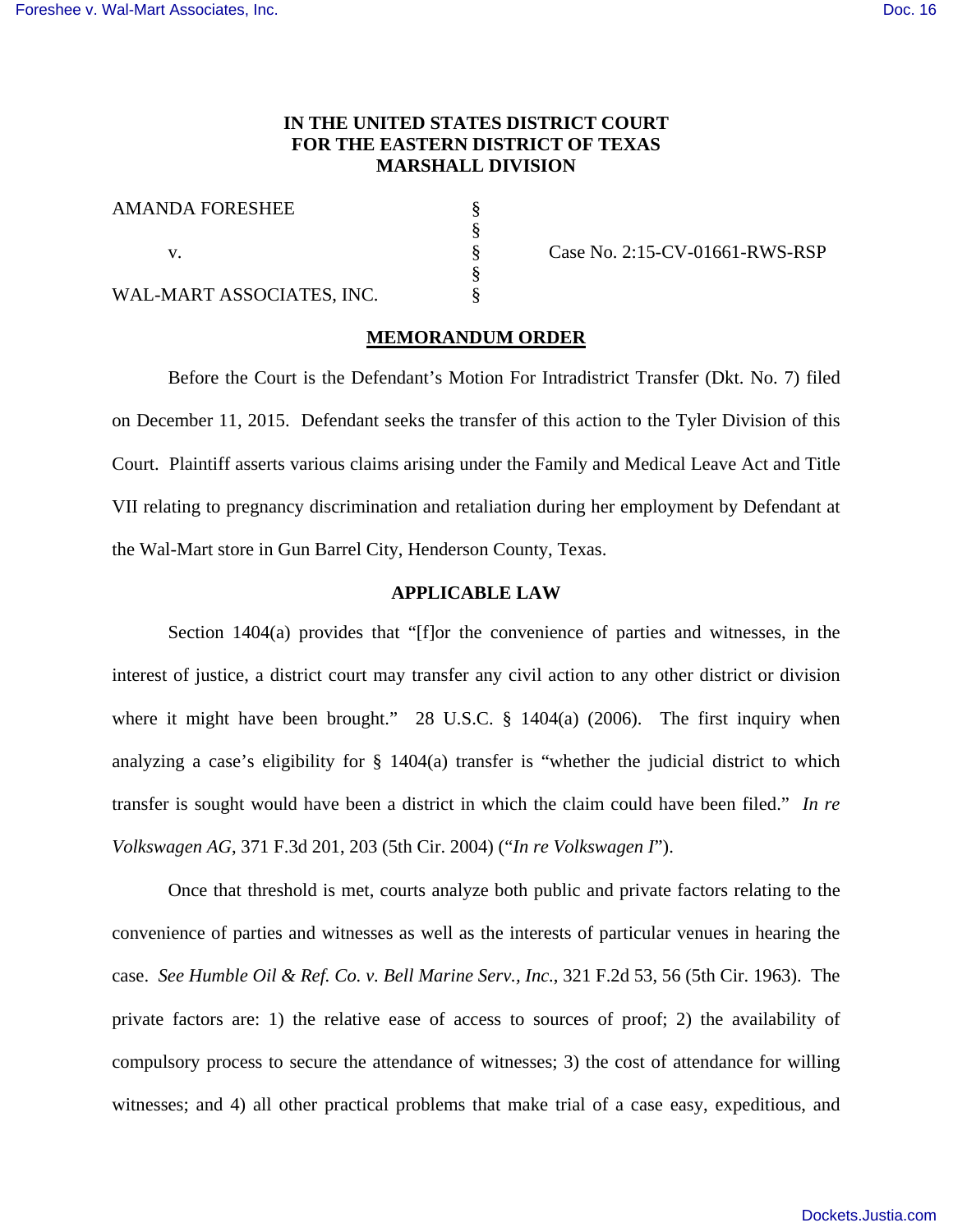inexpensive. *In re Volkswagen I*, 371 F.3d at 203. The public factors are: 1) the administrative difficulties flowing from court congestion; 2) the local interest in having localized interests decided at home; 3) the familiarity of the forum with the law that will govern the case; and 4) the avoidance of unnecessary problems of conflict of laws or in the application of foreign law. *Id.*

The plaintiff's choice of venue is not a factor in this analysis. *In re Volkswagen of Am., Inc.*, 545 F.3d 304, 314-15 (5th Cir. 2008) ("*In re Volkswagen II*"). Rather, the plaintiff's choice of venue contributes to the defendant's burden of proving that the transferee venue is "clearly more convenient" than the transferor venue. *Id.* at 315. Furthermore, though the private and public factors apply to most transfer cases, "they are not necessarily exhaustive or exclusive," and no single factor is dispositive. *In re Volkswagen II*, 545 F.3d at 314-15

#### **DISCUSSION**

#### **A. Proper Venue for the Case**

There is no dispute that venue is proper in the Eastern District of Texas. Because the applicable venue statute does not distinguish between the divisions of a judicial district, venue properly lies in any division of the Eastern District of Texas.

#### **B. Private Interest Factors**

#### **1. Relative Ease of Access to Sources of Proof**

This case will clearly involve some documents, virtually all of which will be located at the Wal-Mart store in Gun Barrel City. Plaintiff has not identified any documents that will be located in Marshall.

## **2. Availability of Compulsory Process to Secure the Attendance of Witnesses**

It appears that most of the relevant witnesses would be subject to compulsory process either in Marshall or in Tyler.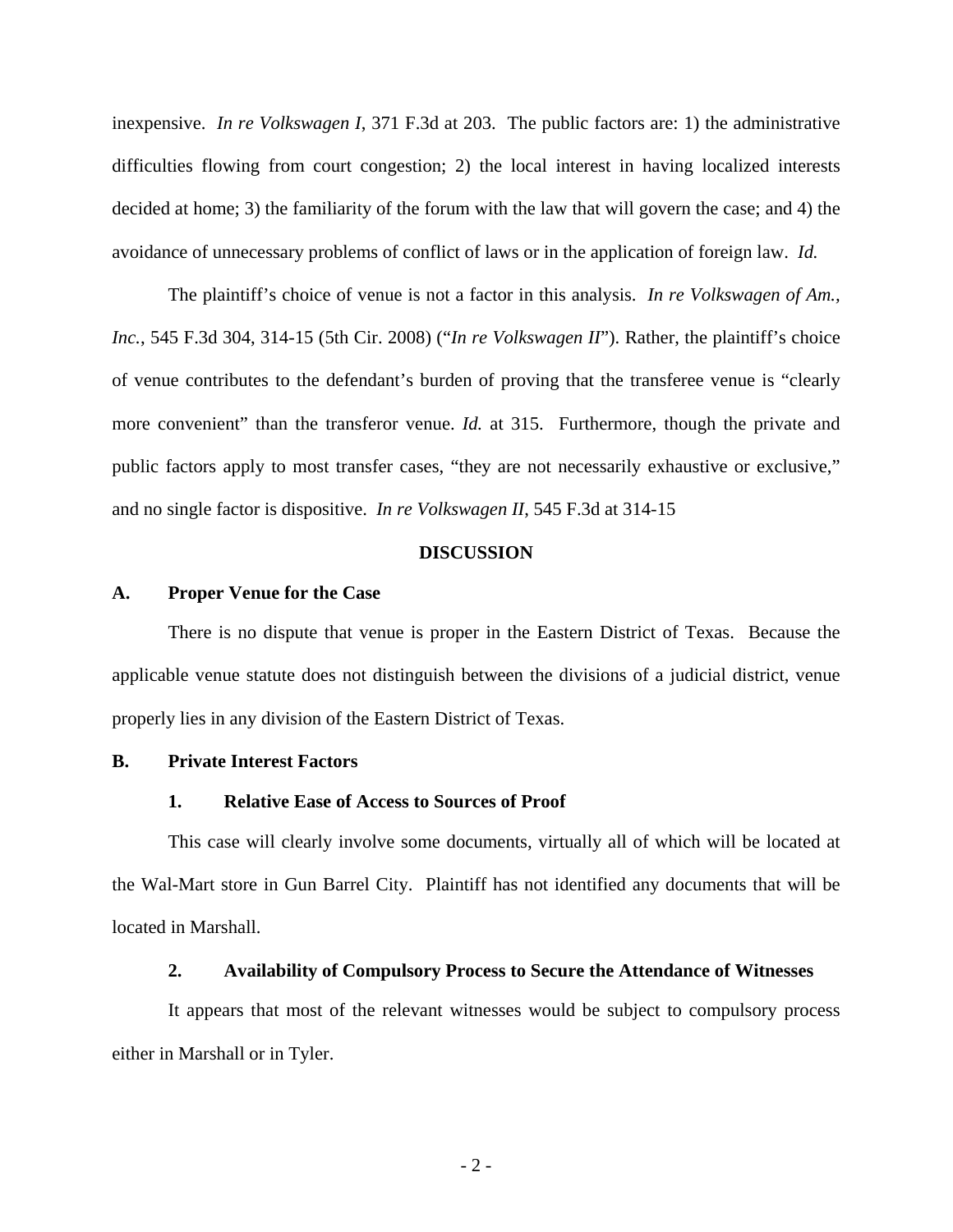## **3. Cost of Attendance for Willing Witnesses**

The Complaint identifies three witnesses who were then employed by Wal-Mart. Those three, the plaintiff, and any representatives of the store would all have to travel by the Tyler courthouse to come to court in Marshall.

# **4. All Other Practical Problems that Make Trial of a Case Easy, Expeditious, and Inexpensive**

The parties have not identified any considerations that relate solely to this factor. However, the Court notes that the Defendants moved for transfer promptly and no significant proceedings have yet occurred in Marshall.

## **C. Public Interest Factors**

## **1. Administrative Difficulties Flowing From Court Congestion**

The parties have not identified any considerations that relate solely to this factor.

# **2. Local Interest in Having Localized Interests Decided at Home**

While there is no significant local interest in this matter in the Tyler Division, there is

more there than in the Marshall Division.

# **3. Familiarity of the Forum With the Law that Will Govern the Case and Avoidance of Unnecessary Problems of Conflict of Laws or in the Application of Foreign Law**

The parties have not identified any considerations that relate to these factors, and are therefore neutral.

## **CONCLUSION**

The Court finds that the convenience of the parties and the witnesses within the meaning of 28 U.S.C. §1404(a) is clearly best served by transfer of this case to the Tyler Division of this Court. Accordingly,